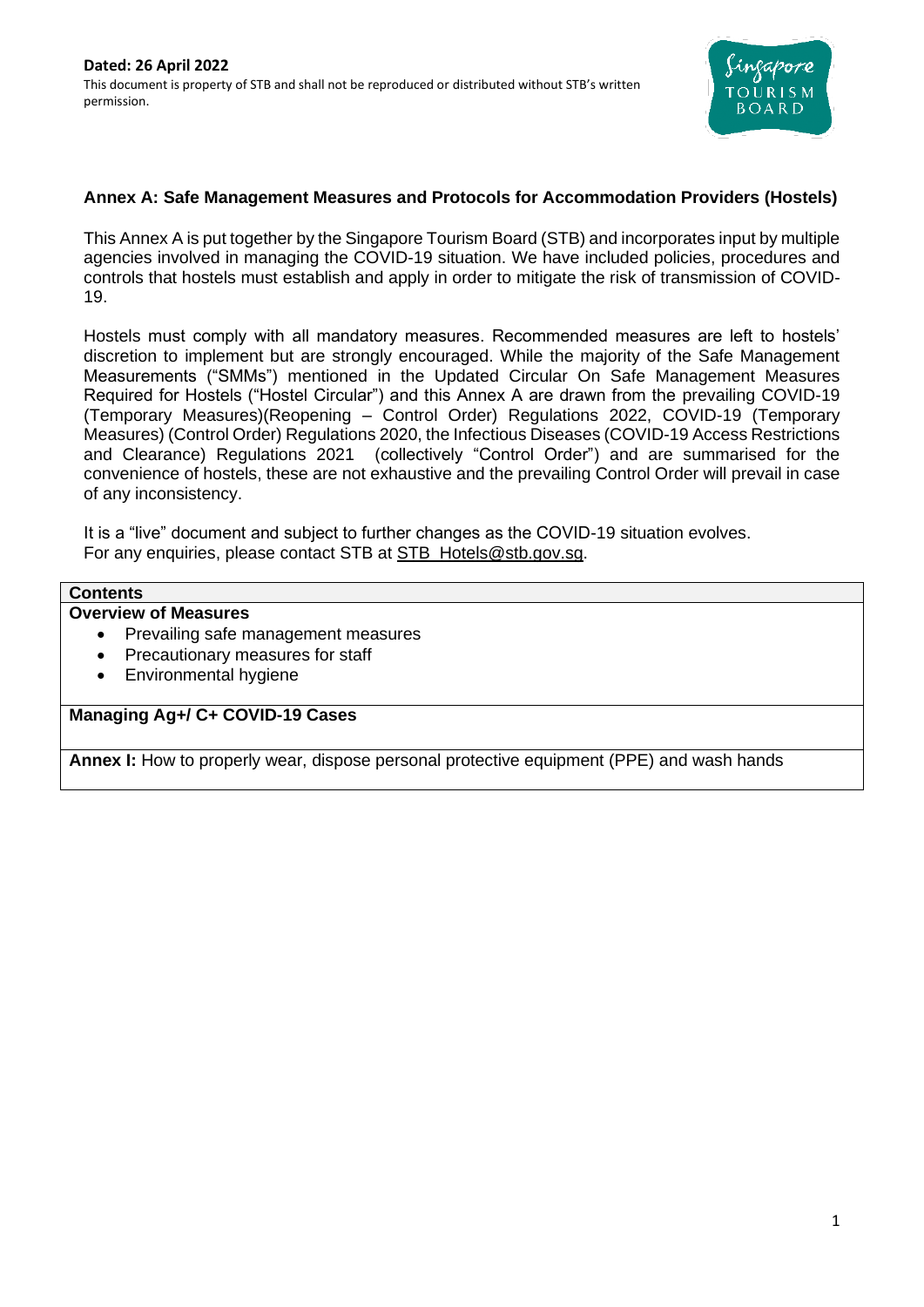

# **OVERVIEW OF MEASURES**

**All hostels** must comply with the following measures:

| Measures/<br>Areas                             | <b>Hostel guests</b>                                                                                                                                                                                                                                                                                                                                                              |  |  |  |  |
|------------------------------------------------|-----------------------------------------------------------------------------------------------------------------------------------------------------------------------------------------------------------------------------------------------------------------------------------------------------------------------------------------------------------------------------------|--|--|--|--|
|                                                | <b>Prevailing safe management measures: Entry to Hostel</b>                                                                                                                                                                                                                                                                                                                       |  |  |  |  |
| 1. Wearing of<br><b>Masks</b>                  | <b>Mandatory</b><br>a. Mask wearing remains mandatory indoors, but not in outdoor settings <sup>1</sup> or where<br>allowed at law (e.g. when a guest is in his or her guest room, when engaging in<br>strenuous physical exercise, eating, drinking, etc.).                                                                                                                      |  |  |  |  |
|                                                | Prevailing safe management measures: Front Office / Lobby                                                                                                                                                                                                                                                                                                                         |  |  |  |  |
| 2. Room<br><b>Bookings</b>                     | <b>Mandatory</b><br>a. Hostels must refuse entry and must not allocate accommodation to any individual<br>who is required to isolate at a Government isolation facility (e.g. SHN-dedicated<br>facility, Government quarantine facility, etc.).                                                                                                                                   |  |  |  |  |
|                                                | Recommendation<br>b. Request for documentary proof as to the nature of the guest's entry to Singapore,<br>as part of its due diligence process, before accepting the booking or at the point<br>of check in.<br>Reciprocal Green Lane (RGL) - SafeTravel Pass Approval Letter                                                                                                     |  |  |  |  |
|                                                | c. Please refer to ICA's website for the most updated measures for inbound<br>travellers in relation to COVID-19. <sup>2</sup>                                                                                                                                                                                                                                                    |  |  |  |  |
| 3. Managing<br>guests who<br>require isolation | <b>Mandatory</b><br>a. Hostels must manage the entrances and walkways in the hostel premises such<br>that guests who require isolation do not come within 1 metre of any other guest<br>or visitor en-route to the hostel rooms.                                                                                                                                                  |  |  |  |  |
|                                                | b. Hostels must ensure that prominent signages are displayed to inform guests that<br>the hostel is accommodating other guests who need to be isolated.                                                                                                                                                                                                                           |  |  |  |  |
| 4. Check-in                                    | <b>Mandatory</b><br>a. Hostels are permitted to check-in guests who test positive on an ART. There is<br>no need for segregated check-in arrangements for ART positive guests.<br>However, they must be allocated private ensuite rooms and remain isolated until<br>recovery, and they must not be permitted access to communal facilities. See<br>Para. 6 for more information. |  |  |  |  |
|                                                | b. ART positive guests and PSHNs must be allocated only to private ensuite rooms,<br>which can be located on the same floor as other guests. ART positive guests<br>must not be allocated private ensuite rooms to be shared with guests from a                                                                                                                                   |  |  |  |  |

<sup>1</sup> Outdoor settings means any area that is not substantially enclosed in a manner that impedes natural lateral airflow to and from the area, including sheltered walkways, sheltered bus stops and areas under retractable canopies

<sup>2</sup> Please refer to ICA's website on SafeTravel for full details at [https://safetravel.ica.gov.sg/.](https://safetravel.ica.gov.sg/)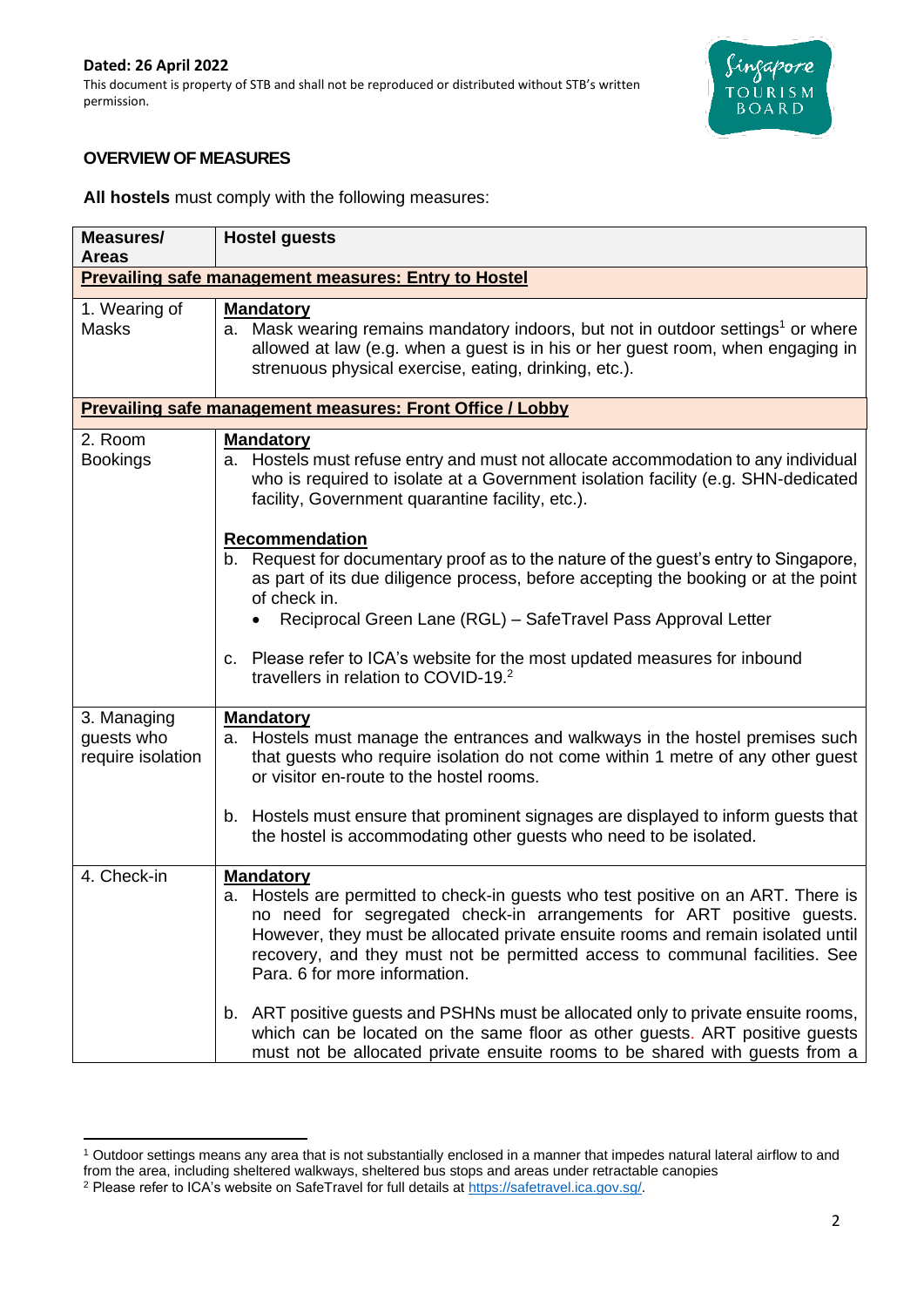

| Measures/                                               | <b>Hostel guests</b>                                                                                                                                                                                                                                                                                                                                                                                                                                                                                                                                                                                                                                                                                                                                                                                                                                                                                                                                                                                                                                                                                                                                                                                                                                                                                                                                                                                                                                                                                                                                                                                                                                                                                                                                                                                                                                    |  |  |
|---------------------------------------------------------|---------------------------------------------------------------------------------------------------------------------------------------------------------------------------------------------------------------------------------------------------------------------------------------------------------------------------------------------------------------------------------------------------------------------------------------------------------------------------------------------------------------------------------------------------------------------------------------------------------------------------------------------------------------------------------------------------------------------------------------------------------------------------------------------------------------------------------------------------------------------------------------------------------------------------------------------------------------------------------------------------------------------------------------------------------------------------------------------------------------------------------------------------------------------------------------------------------------------------------------------------------------------------------------------------------------------------------------------------------------------------------------------------------------------------------------------------------------------------------------------------------------------------------------------------------------------------------------------------------------------------------------------------------------------------------------------------------------------------------------------------------------------------------------------------------------------------------------------------------|--|--|
| <b>Areas</b>                                            | different booking. Please refer to MOH's Advisory for Individuals sharing<br>residential spaces with persons issued with SHNs <sup>3</sup> .                                                                                                                                                                                                                                                                                                                                                                                                                                                                                                                                                                                                                                                                                                                                                                                                                                                                                                                                                                                                                                                                                                                                                                                                                                                                                                                                                                                                                                                                                                                                                                                                                                                                                                            |  |  |
|                                                         | c. Multiple bookings per room are permitted even for leisure guests (i.e. different<br>groups of leisure guests can share a room).                                                                                                                                                                                                                                                                                                                                                                                                                                                                                                                                                                                                                                                                                                                                                                                                                                                                                                                                                                                                                                                                                                                                                                                                                                                                                                                                                                                                                                                                                                                                                                                                                                                                                                                      |  |  |
|                                                         | d. Leisure and non-leisure guests are no longer prohibited from sharing the same<br>room.                                                                                                                                                                                                                                                                                                                                                                                                                                                                                                                                                                                                                                                                                                                                                                                                                                                                                                                                                                                                                                                                                                                                                                                                                                                                                                                                                                                                                                                                                                                                                                                                                                                                                                                                                               |  |  |
|                                                         | <b>Prevailing safe management measures: In-room environment and services rendered</b>                                                                                                                                                                                                                                                                                                                                                                                                                                                                                                                                                                                                                                                                                                                                                                                                                                                                                                                                                                                                                                                                                                                                                                                                                                                                                                                                                                                                                                                                                                                                                                                                                                                                                                                                                                   |  |  |
| 5. During Stay<br>(Guest's<br>Isolation<br>Requirement) | <b>Mandatory</b><br>a. Hostels are to take all reasonably practicable steps to ensure guests on isolation<br>are allocated to private ensuite rooms only (i.e. during their SHN) and undertake<br>isolation in accordance with their movement control measure (e.g. SHN or other<br>isolation order).<br>Guests are not permitted to leave their room, except for swab tests,<br>i.<br>medical reasons and emergencies.<br>Guests must not be permitted any visitors during isolation.<br>ii.<br>Guests must not engage in physical interaction with other guests or<br>iii.<br>visitors across guest rooms (e.g. passing items across balconies).<br>Guests must not be permitted access to communal facilities.<br>iv.<br>To avoid doubt, RGL guests are allowed to leave isolation, accept visitors and<br>access communal facilities only after they have obtained a negative on-arrival<br>test status. PSHNs are allowed to leave isolation, accept visitors and access<br>communal facilities only after their isolation.<br>b. Guests who test ART positive during their stay must be moved to a private ensuite<br>room to isolate. Hostels without private ensuite rooms may arrange for the guests<br>to return to their place of residence in Singapore or to transfer to a hostel/hotel<br>that has private ensuite rooms and are accepting ART positive guests.<br>c. The hostel must monitor unauthorised movement of guests on isolation during<br>their period of isolation from the hostel's Fire/Security Command Centre and<br>control access points. If guests are found outside their rooms, staff must<br>immediately advise such guests to return to their rooms and report the incident to<br>respective authorities. Hostel may report any breaches via <b>FormSG</b> or notify ICA<br>through the SHN helpline at 6812 5555. |  |  |
|                                                         | d. During guests' isolation period, hostels must prevent their access to common<br>facilities (e.g. programme key cards to prevent access to gym, etc.) and remind<br>them not to leave their room nor use any common facilities.                                                                                                                                                                                                                                                                                                                                                                                                                                                                                                                                                                                                                                                                                                                                                                                                                                                                                                                                                                                                                                                                                                                                                                                                                                                                                                                                                                                                                                                                                                                                                                                                                       |  |  |
|                                                         | e. Where the guestroom has a balcony, the hostel must remind guests that masks<br>must always be worn when using the balcony.                                                                                                                                                                                                                                                                                                                                                                                                                                                                                                                                                                                                                                                                                                                                                                                                                                                                                                                                                                                                                                                                                                                                                                                                                                                                                                                                                                                                                                                                                                                                                                                                                                                                                                                           |  |  |

<sup>3</sup> MOH's Advisory for Individuals on SHN:

[https://www.moh.gov.sg/docs/librariesprovider5/advisories/moh-advisory-for-individuals-sharing-residential-spaces-with](https://www.moh.gov.sg/docs/librariesprovider5/advisories/moh-advisory-for-individuals-sharing-residential-spaces-with-people-issued-shn-(160620)(cleaned)-(2)e135d82d8a3c4e3ca4f62be67db635d6.pdf)[people-issued-shn-\(160620\)\(cleaned\)-\(2\)e135d82d8a3c4e3ca4f62be67db635d6.pdf.](https://www.moh.gov.sg/docs/librariesprovider5/advisories/moh-advisory-for-individuals-sharing-residential-spaces-with-people-issued-shn-(160620)(cleaned)-(2)e135d82d8a3c4e3ca4f62be67db635d6.pdf)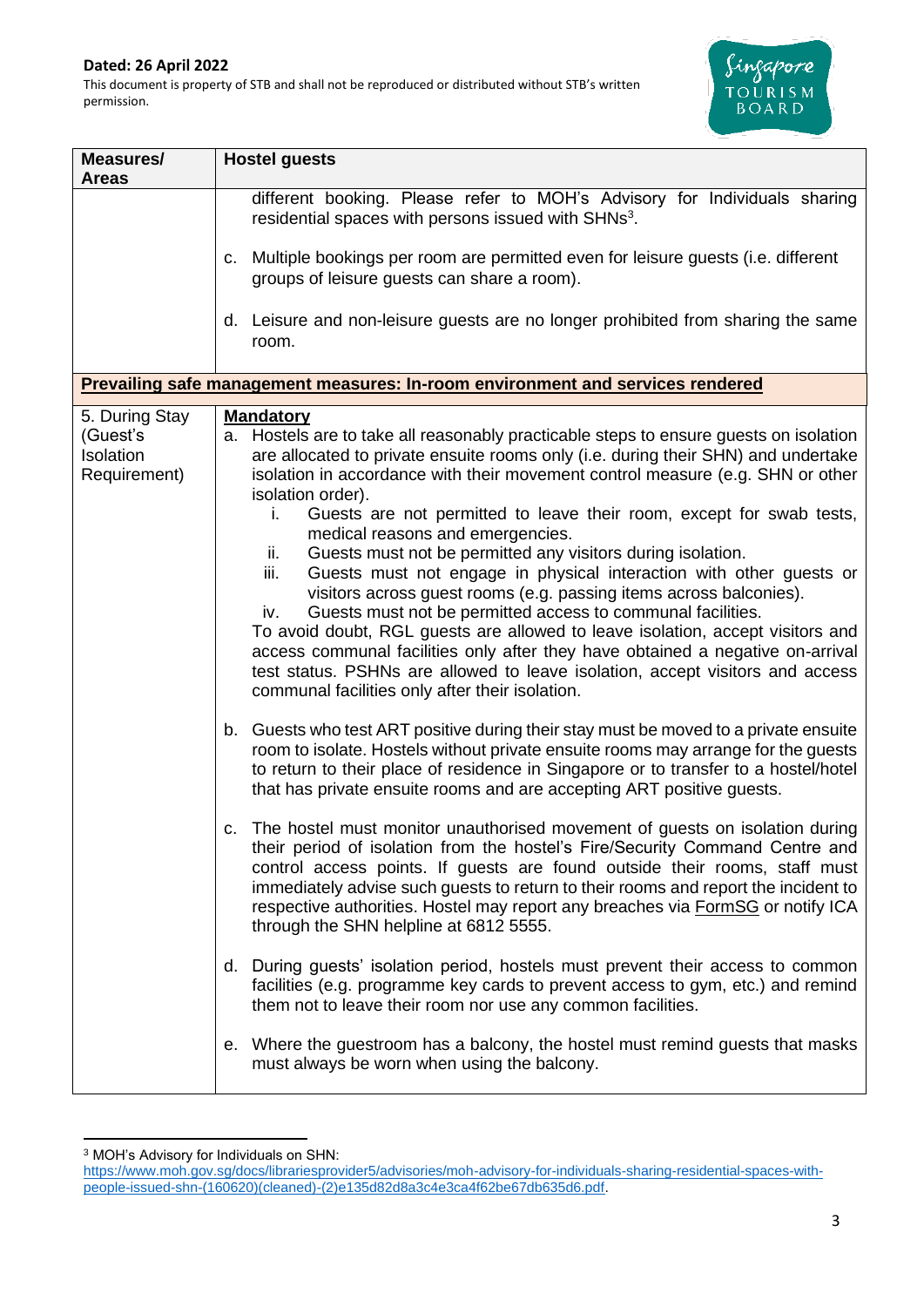

| Measures/<br><b>Areas</b> | <b>Hostel guests</b>                                                                                                                                                                                                                                                                                                                                                                                                               |  |
|---------------------------|------------------------------------------------------------------------------------------------------------------------------------------------------------------------------------------------------------------------------------------------------------------------------------------------------------------------------------------------------------------------------------------------------------------------------------|--|
|                           | f.<br>There must be no physical interaction between the staff and guests at any time,<br>except to render help in an emergency. Where works must be conducted in a<br>guestroom (e.g. maintenance of ventilation), the hostel must arrange for the guest<br>to change rooms before such works are performed.                                                                                                                       |  |
|                           | g. Hostels must not carry out housekeeping services in-room for such guests.<br>Hostels are to provide the guests with bed linen and laundry bags for guests to<br>change their own bedlinen (minimally for PSHNs).                                                                                                                                                                                                                |  |
|                           | h. Hostels must provide cleaning equipment for guests with ensuite bathrooms so<br>the guests can clean their own bathrooms (minimally for PSHNs).                                                                                                                                                                                                                                                                                 |  |
|                           | Hostels must assist in delivery of food and other sundries to guestrooms (e.g.<br>i.<br>laundry). External visitors are not allowed to deliver the items directly to<br>guestrooms; these items are to be left at the hostel Front Desk and placed outside<br>guestrooms by the hostel staff.                                                                                                                                      |  |
|                           | Remind RGL Travellers that they are prohibited from using public transportation<br>j.<br>(e.g. public buses and MRT trains), except for private hire cars / taxis or chartered<br>company transports.                                                                                                                                                                                                                              |  |
|                           | k. If hostel staff are requested by guests to assist with booking transport services<br>for PSHNs resident in Singapore and seeking to serve SHN at the hostel, ensure<br>they use specially designated transport services to and from the hostel when<br>heading out to Regional Swab Centres for their testing requirements <sup>4</sup> .                                                                                       |  |
|                           | Recommended<br>During guests' period of isolation, meals should be provided in individual portions,<br>in disposable containers with disposable cutleries, and placed outside rooms to<br>minimize interaction. If these guests request for reusable cutlery, they are<br>responsible for washing their own reusable cutlery. Staff must properly dispose<br>of the reusable cutleries at the end of their stay/ isolation period. |  |
|                           | m. When facilitating the transfer of guests who need to attend to their COVID-19<br>testing requirements, the transport bay or pick-up point should be managed such<br>that exposure to other guests and members of public is minimized, e.g. hostels<br>should implement different waiting zones for different types of guests awaiting<br>their transport, hostel staff should usher guests to the pick-up point.                |  |
|                           | In-house laundry services should be avoided, where possible. If in-house laundry<br>n.<br>services are provided, to provide bags for laundry, soiled towels and bedding for<br>all guests on isolation, in order for housekeeping to pick up without entering the<br>guest room. Clean linen can also be left at the door for guests to self-help in<br>changing out the linen.                                                    |  |
|                           | o. Hostels should also call guests on isolation daily to ensure that they are safe and<br>coping well during their isolation period.                                                                                                                                                                                                                                                                                               |  |

<sup>4</sup> For more information on transport matters, please refer to<https://safetravel.ica.gov.sg/health/faq#transport>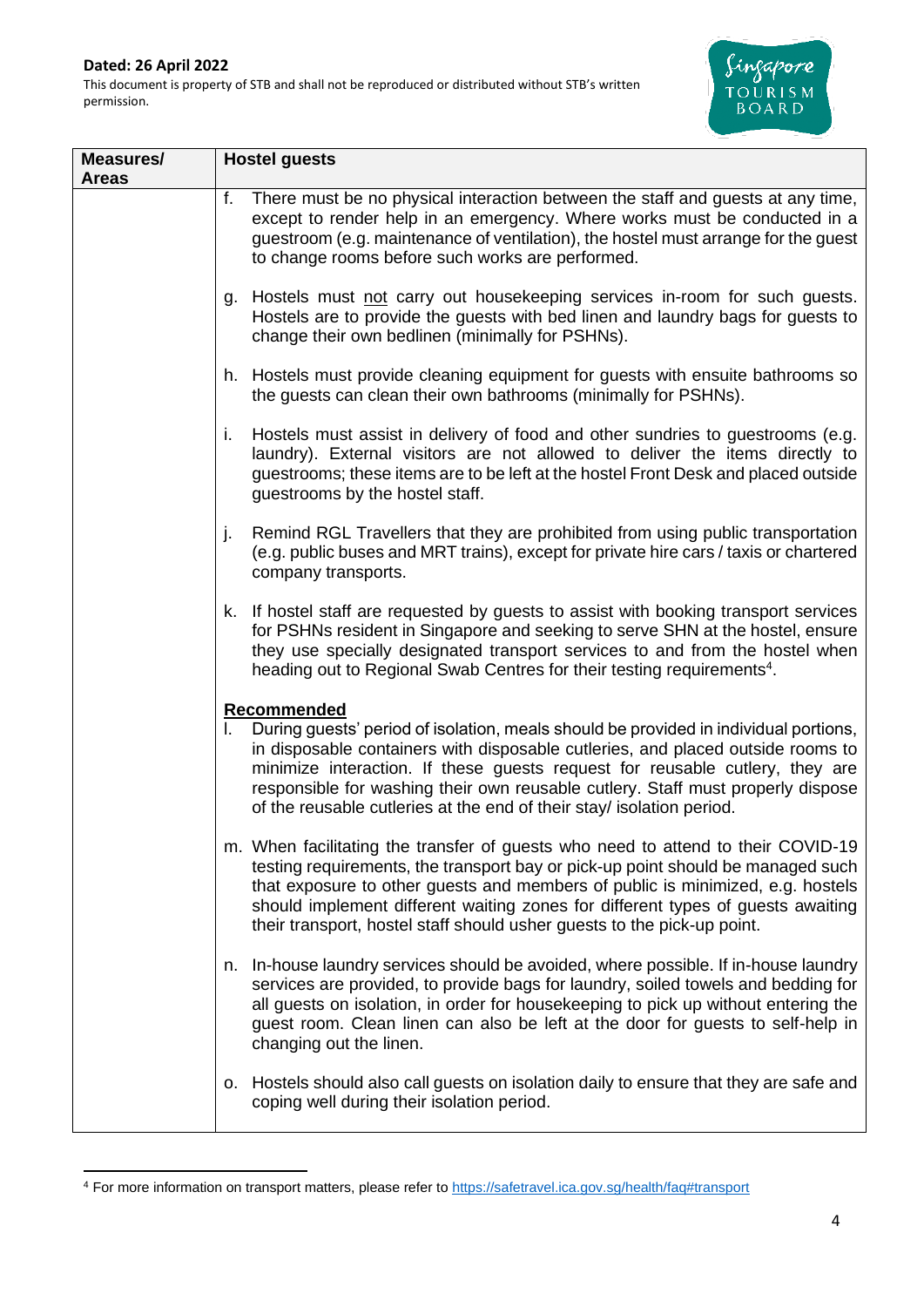

| Measures/<br><b>Areas</b>                                                        | <b>Hostel guests</b>                                                                                                                                                                                                                                                              |  |  |  |
|----------------------------------------------------------------------------------|-----------------------------------------------------------------------------------------------------------------------------------------------------------------------------------------------------------------------------------------------------------------------------------|--|--|--|
| <b>Prevailing safe management measures: Common facilities and function areas</b> |                                                                                                                                                                                                                                                                                   |  |  |  |
| 6. Permitted<br>access for<br>guests on<br>isolation                             | <b>Mandatory</b><br>a. Where isolation applies, the hostels must prevent such guests from accessing<br>the hostel facilities or events within the hostel premises during the period of<br>isolation.                                                                              |  |  |  |
|                                                                                  | b. Hostels must not allow RGL travelers access to such common facilities even after<br>their isolation period. Hostels can allow PSHNs who are opting to stay on in the<br>hostel after having completed their requisite isolation periods to use the facilities<br>if they wish. |  |  |  |
| 7. Live<br>Performances                                                          | <b>Mandatory</b><br>Comply with prevailing Sector Specific Requirements by NAC for live performances <sup>5</sup> .                                                                                                                                                               |  |  |  |
| 8. Swimming<br>Pools and Gym                                                     | <b>Mandatory</b><br>Comply with the prevailing Sector Specific Requirements by Sport Singapore's<br>a.<br>(SportsSG) for sports facilities. <sup>6</sup>                                                                                                                          |  |  |  |
| 9. Dine-in at<br><b>F&amp;B</b> facilities                                       | <b>Mandatory</b><br>a. Comply with ESG's latest guidelines for SMMs for F&B establishments. <sup>7</sup>                                                                                                                                                                          |  |  |  |
|                                                                                  | b. Hostel staff may allow RGL travellers to dine-in at F&B facilities after their<br>isolation period only if it is part of their approved itinerary. They are required to<br>eat alone except for business-hosted meals with SMMs in place.                                      |  |  |  |

<sup>5</sup><https://www.gobusiness.gov.sg/safemanagement/sector/> (see section on "Arts and Culture")

<sup>&</sup>lt;sup>6</sup> For full details, see [https://covid.gobusiness.gov.sg/safemanagement/sector](https://covid.gobusiness.gov.sg/safemanagement/sector/) (see section on "Sports sector enterprises, sports education, and premises with sports facilities")

<sup>&</sup>lt;sup>7</sup> SMM Guidelines by Enterprise Singapore can be found at<https://www.enterprisesg.gov.sg/covid-19/safe-distance>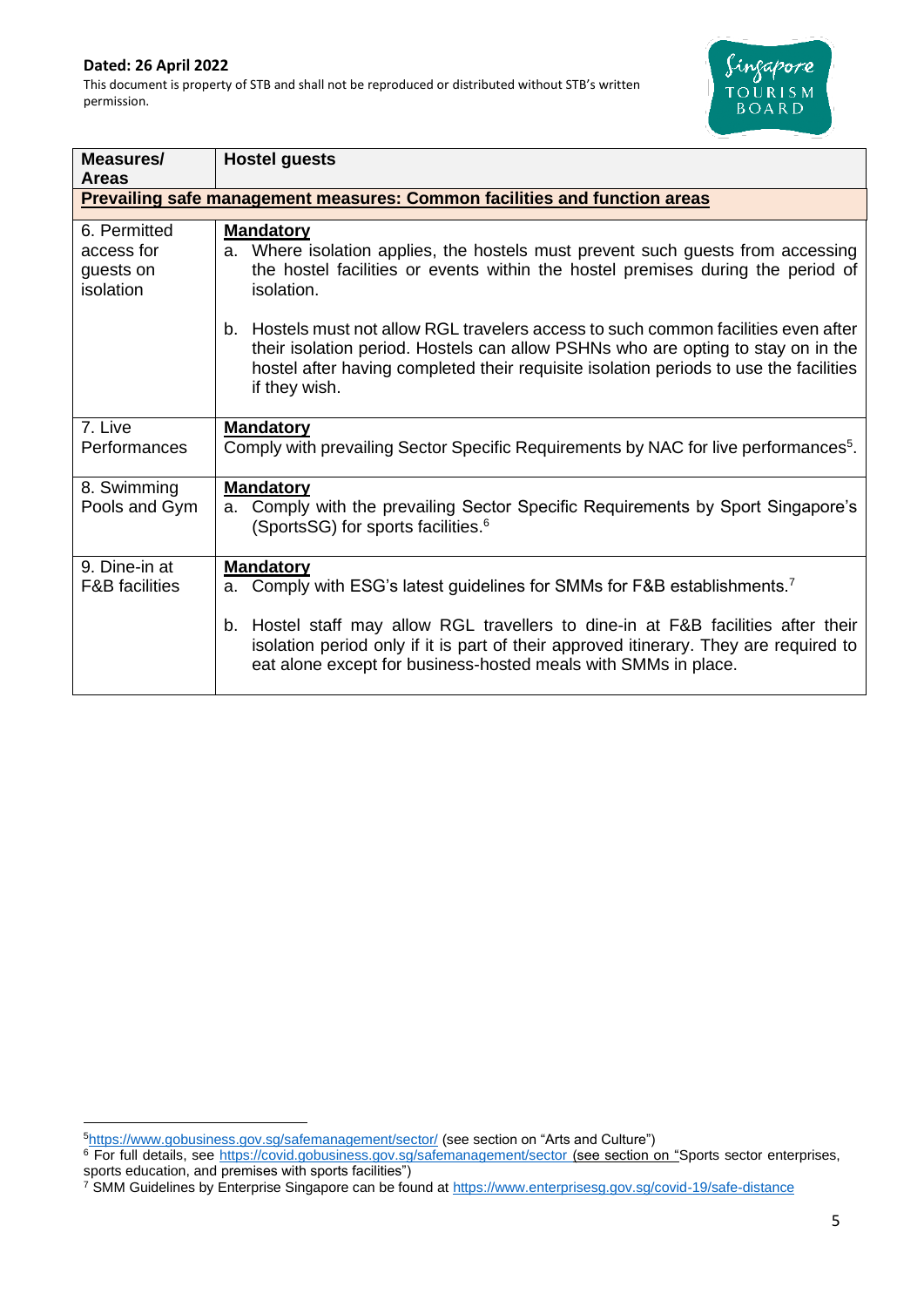I

This document is property of STB and shall not be reproduced or distributed without STB's written permission.



| Measures/<br><b>Areas</b>                        | <b>Hostel guests</b>                                                                                                                                                                                                                                                                                                                                                                                                                                                        |  |  |
|--------------------------------------------------|-----------------------------------------------------------------------------------------------------------------------------------------------------------------------------------------------------------------------------------------------------------------------------------------------------------------------------------------------------------------------------------------------------------------------------------------------------------------------------|--|--|
| 10. Workplace<br>SMMs and<br><b>Staff Safety</b> | <b>Mandatory</b><br>a. Please refer to and ensure adherence to MOM's latest guidelines for SMMs for<br>https://www.mom.gov.sg/covid-19/requirements-for-safe-<br>at<br>workplaces<br>management-measures.                                                                                                                                                                                                                                                                   |  |  |
|                                                  | b. Please refer to MOH's guidance on infection prevention and control measures in<br>all hostels amid the COVID-19 situation.                                                                                                                                                                                                                                                                                                                                               |  |  |
|                                                  | c. Ensure staff adhere to the prevailing SMMs.                                                                                                                                                                                                                                                                                                                                                                                                                              |  |  |
|                                                  | d. Individuals who are unvaccinated due to medical ineligibility (especially seniors<br>aged > 60 years) must not be deployed to areas where their duties require them<br>to perform cleaning activities or come into direct contact with guests and their<br>belongings/items.                                                                                                                                                                                             |  |  |
|                                                  | e. Hostels must assign a Safe Management Officer to monitor and ensure all<br>necessary policies, procedures and controls are adequate and implemented, to<br>remedy without delay any instances of non-compliance, to conduct a risk<br>assessment in respect of COVID-19 infections arising from carrying on the<br>business of a hostel (with recommendations to mitigate any risks identified) and<br>to provide advice to staff where required.                        |  |  |
|                                                  | Recommended<br>f. Encourage all on-site staff (including seniors aged > 60 years) whose duties<br>require them to perform cleaning activities or come into direct contact with guests<br>and their belongings/items are fully vaccinated and are updated with their booster<br>doses. This includes all external staff who are working on-site, including those<br>from outsourced services and not under the direct employment of the hostel.                              |  |  |
|                                                  | g. Encourage all medically eligible staff to receive their booster doses <sup>8</sup> .                                                                                                                                                                                                                                                                                                                                                                                     |  |  |
|                                                  | Implement measures to reduce the risk of transmission to staff who are<br>h.<br>unvaccinated due to medical ineligibility within the work setting (e.g. dedicated<br>rest area etc.).                                                                                                                                                                                                                                                                                       |  |  |
|                                                  | Staff toilets should be provided for in the staff rest areas. Staff are encouraged to<br>i.<br>use the dedicated staff toilets and refrain from using toilets meant for hostel<br>guests or the public, wherever possible.                                                                                                                                                                                                                                                  |  |  |
|                                                  | It is strongly recommended that portable air cleaners are used at staff rest areas<br>j.<br>or in staff pantry where staff are likely to remove their mask (e.g. for eating and<br>drinking). For detailed guidance on ventilation measures and sizing of air<br>cleaners, please refer to NEA's guidelines. <sup>9</sup>                                                                                                                                                   |  |  |
| 11.<br>Environmental<br>Hygiene                  | <b>Mandatory</b><br>a. Refer to NEA's guidelines on keeping and maintaining the premises in a clean<br>and sanitary condition <sup>10</sup> and SG Clean measures where applicable.                                                                                                                                                                                                                                                                                         |  |  |
|                                                  | b. Common high-touch surfaces (e.g. tables and chairs) and flooring must be<br>cleaned and disinfected regularly (at least 3 times a day) using effective<br>disinfectant or 70% alcohol wipes. The list of effective active ingredients can be<br>found in NEA's list of household disinfectants and self-disinfecting surface<br>coating products against COVID-19 virus. <sup>11</sup> Staff rostered to carry out such<br>cleaning duties should be clearly documented. |  |  |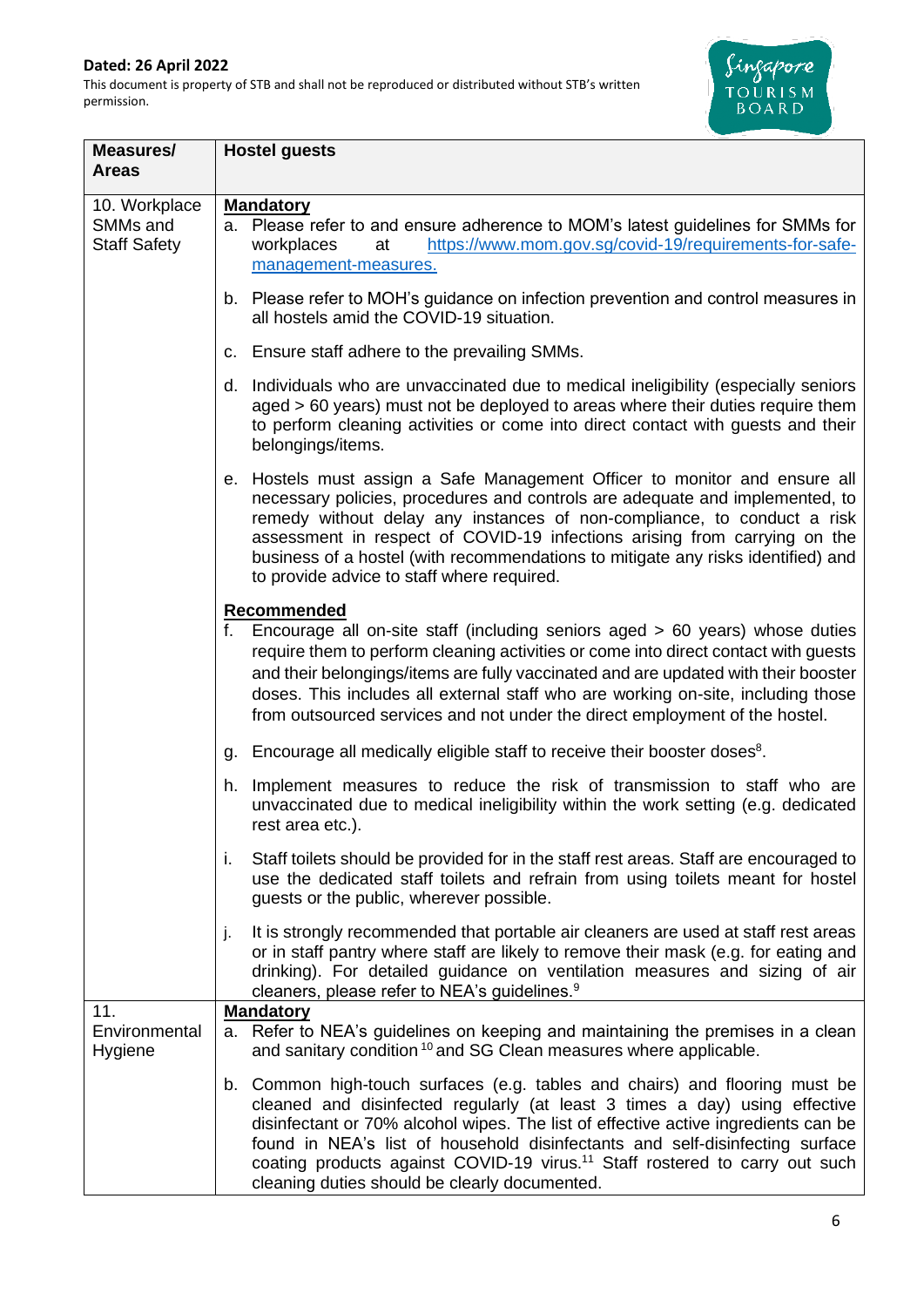

|    | c. Conduct toilet cleaning according to NEA's 'Guidelines for Environmental<br>Cleaning and Disinfection of Public Toilets in Non-Healthcare Premises'. <sup>12</sup>                                                                                                                                                                                                                 |
|----|---------------------------------------------------------------------------------------------------------------------------------------------------------------------------------------------------------------------------------------------------------------------------------------------------------------------------------------------------------------------------------------|
|    | d. Rooms occupied by hostel guests with known C+ status must be disinfected as<br>per NEA guidelines. Cleaning staff must don appropriate PPE (i.e. minimally<br>surgical or N95 mask, eye protection, gown and gloves). Refer to NEA's<br>'Guidelines on cleaning and disinfection for households on home recovery' <sup>13</sup> for<br>details.                                    |
|    | e. Remove PPE appropriately, place and seal them in a bag and discard the bag in<br>general waste bins after performing cleaning or waste disposal activities for<br>rooms occupied by C+ quests.                                                                                                                                                                                     |
|    | Recommended<br>f. Provide, at all times, easily accessible disinfecting agents like hand sanitisers,<br>disinfectant sprays, paper towels and wipes for the free use of guests, visitors,<br>staff at publicly accessible common areas and back-of-house staff areas,<br>including near high-touch surfaces such as handrails, door handles, reception<br>counters, and lift buttons. |
| g. | Inspect publicly accessible common areas frequently for cleanliness.                                                                                                                                                                                                                                                                                                                  |
| h. | Take precautionary measures to implement a structured cleaning and disinfection<br>regime which can be carried out by in-house cleaners to minimise the risk of<br>transmission. Hostels should keep a cleaning log to record each time the<br>premises are cleaned.                                                                                                                  |
| i. | Manage environmental contamination due to infected guests by performing in-<br>house cleaning and disinfection measures in accordance with NEA's "Guidelines"<br>for In-House Cleaning and Disinfection of Areas Exposed to COVID-19 Cases in<br>Non-Healthcare Premises". <sup>14</sup>                                                                                              |
|    | Use HEPA filters for dry vacuum cleaners.                                                                                                                                                                                                                                                                                                                                             |

<sup>&</sup>lt;sup>8</sup>The following persons should receive a booster dose of a PSAR mRNA vaccine, from about five months after completion of their primary series: (i) persons aged 30 years and above (ii) residents of aged care facilities (iii) healthcare and frontline workers aged 18 years and above (iii) persons and staff aged 18 years and above in institutionalised setting. <sup>9</sup> For guidance on improving ventilation and indoor air quality in buildings amid the COVID-19 situation:

[http://www.nea.gov.sg/our-services/public-cleanliness/environmental-cleaning-guidelines/advisories/guidance-on](http://www.nea.gov.sg/our-services/public-cleanliness/environmental-cleaning-guidelines/advisories/guidance-on-improving-ventilation-and-indoor-air-quality-in-buildings-amid-the-covid-19-situation)[improving-ventilation-and-indoor-air-quality-in-buildings-amid-the-covid-19-situation](http://www.nea.gov.sg/our-services/public-cleanliness/environmental-cleaning-guidelines/advisories/guidance-on-improving-ventilation-and-indoor-air-quality-in-buildings-amid-the-covid-19-situation)

For the technical advisory on use of air-cleaning technologies to mitigate COVID-19 aerosol transmission risk: [https://www.nea.gov.sg/our-services/public-cleanliness/environmental-cleaning-guidelines/guidelines/guidance-note-on](https://www.nea.gov.sg/our-services/public-cleanliness/environmental-cleaning-guidelines/guidelines/guidance-note-on-use-of-air-cleaning-technologies-to-mitigate-covid-19-aerosol-transmission-risk)[use-of-air-cleaning-technologies-to-mitigate-covid-19-aerosol-transmission-risk](https://www.nea.gov.sg/our-services/public-cleanliness/environmental-cleaning-guidelines/guidelines/guidance-note-on-use-of-air-cleaning-technologies-to-mitigate-covid-19-aerosol-transmission-risk)

<sup>&</sup>lt;sup>10</sup> NEA's guidelines can be found here:

[https://www.nea.gov.sg/our-services/public-cleanliness/environmental-cleaning-guidelines/advisories/general-sanitation](https://www.nea.gov.sg/our-services/public-cleanliness/environmental-cleaning-guidelines/advisories/general-sanitation-and-hygiene-advisory-for-premises-owners-and-operators)[and-hygiene-advisory-for-premises-owners-and-operators](https://www.nea.gov.sg/our-services/public-cleanliness/environmental-cleaning-guidelines/advisories/general-sanitation-and-hygiene-advisory-for-premises-owners-and-operators)

 $11$  NEA's list can be found here:

[https://www.nea.gov.sg/our-services/public-cleanliness/environmental-cleaning-guidelines/guidelines/list-of-household](https://www.nea.gov.sg/our-services/public-cleanliness/environmental-cleaning-guidelines/guidelines/list-of-household-products-and-active-ingredients-for-disinfection-of-covid-19)[products-and-active-ingredients-for-disinfection-of-covid-19](https://www.nea.gov.sg/our-services/public-cleanliness/environmental-cleaning-guidelines/guidelines/list-of-household-products-and-active-ingredients-for-disinfection-of-covid-19)

<sup>&</sup>lt;sup>12</sup> NEA's guidelines can be found here:

[https://www.nea.gov.sg/our-services/public-cleanliness/environmental-cleaning-guidelines/guidelines/guidelines-for-in](https://www.nea.gov.sg/our-services/public-cleanliness/environmental-cleaning-guidelines/guidelines/guidelines-for-in-house-cleaning-and-disinfection-of-areas-exposed-to-covid-19-cases-in-non-healthcare-premises)[house-cleaning-and-disinfection-of-areas-exposed-to-covid-19-cases-in-non-healthcare-premises](https://www.nea.gov.sg/our-services/public-cleanliness/environmental-cleaning-guidelines/guidelines/guidelines-for-in-house-cleaning-and-disinfection-of-areas-exposed-to-covid-19-cases-in-non-healthcare-premises)

<sup>&</sup>lt;sup>13</sup> NEA's guidelines can be found here: [https://www.nea.gov.sg/our-services/public-cleanliness/environmental-cleaning](https://www.nea.gov.sg/our-services/public-cleanliness/environmental-cleaning-guidelines/guidelines/cleaning-and-disinfection-guidelines-for-households-on-home-recovery)[guidelines/guidelines/cleaning-and-disinfection-guidelines-for-households-on-home-recovery](https://www.nea.gov.sg/our-services/public-cleanliness/environmental-cleaning-guidelines/guidelines/cleaning-and-disinfection-guidelines-for-households-on-home-recovery)

<sup>&</sup>lt;sup>14</sup> NEA's quidelines can be found here:

[https://www.nea.gov.sg/our-services/public-cleanliness/environmental-cleaning-guidelines/guidelines/guidelines-for-in](https://www.nea.gov.sg/our-services/public-cleanliness/environmental-cleaning-guidelines/guidelines/guidelines-for-in-house-cleaning-and-disinfection-of-areas-exposed-to-covid-19-cases-in-non-healthcare-premises)[house-cleaning-and-disinfection-of-areas-exposed-to-covid-19-cases-in-non-healthcare-premises](https://www.nea.gov.sg/our-services/public-cleanliness/environmental-cleaning-guidelines/guidelines/guidelines-for-in-house-cleaning-and-disinfection-of-areas-exposed-to-covid-19-cases-in-non-healthcare-premises)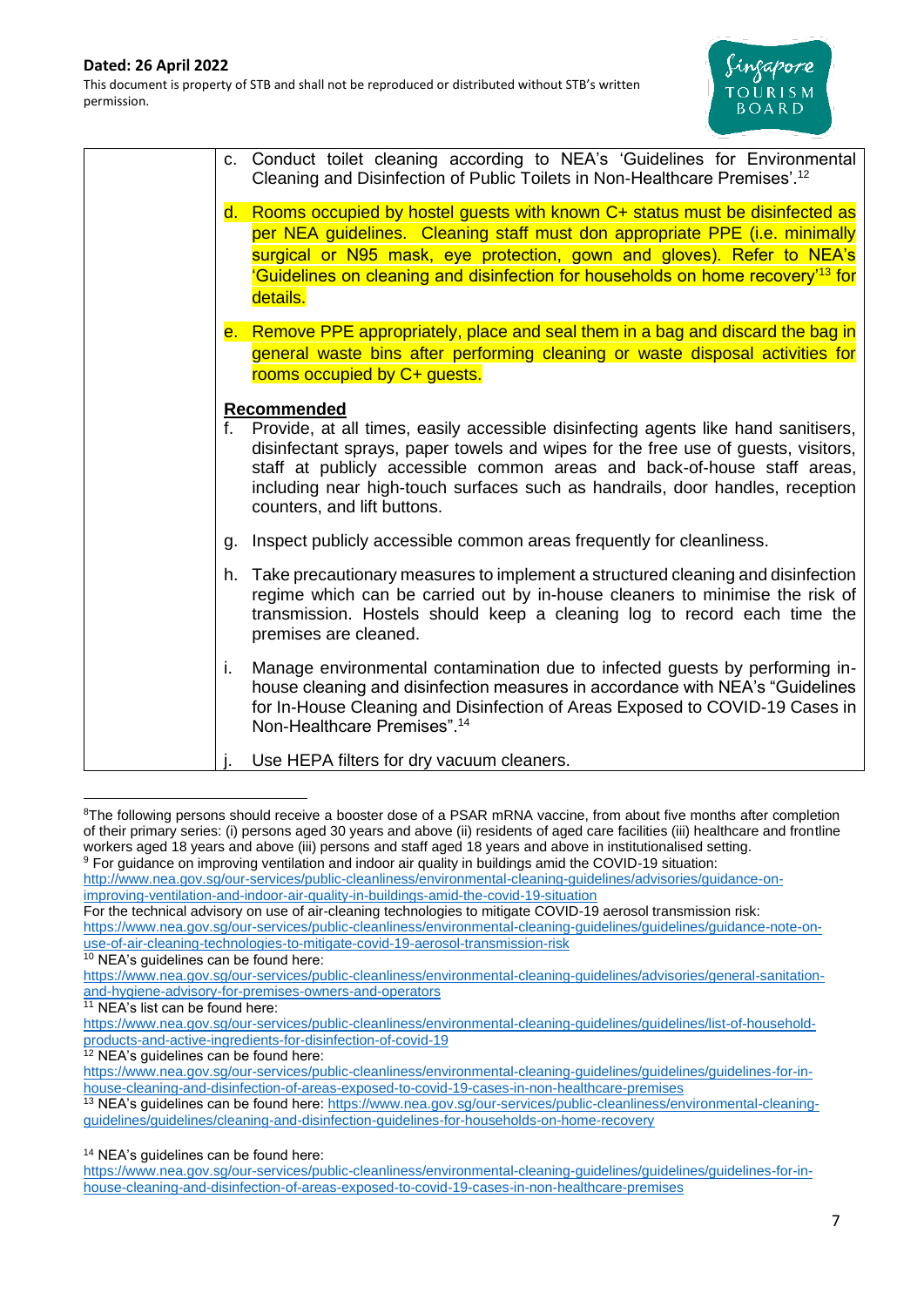#### **Dated: 26 April 2022** This document is property of STB and shall not be reproduced or distributed without STB's written permission.



# **MANAGING C+ / AG+ CASES**

- 1. Please refer to<https://www.covid.gov.sg/travellers> for the latest updates.
- 2. Please refer to MOH's guidance on infection prevention and control measures in all hotels and hostels amid the COVID-19 situation for more details.



- 3. For any breaches of isolation orders by C+ individuals, you can report such cases to [https://go.gov.sg/reportshnbreach.](https://go.gov.sg/reportshnbreach) The relevant government agencies will undertake enforcement action.
- 4. If there are a total of  $\geq 20$  C+ hostel staff over 3 consecutive days in your hostel<sup>15</sup>, please submit details of C+ cases via the FormSG link here: [https://form.gov.sg/615dc38cd1067600122e5c3a.](https://form.gov.sg/615dc38cd1067600122e5c3a)

# **Management of C+ Staff**

- **1. Immediately self-isolate C+ staff and follow Protocols 1 or 2 accordingly. For more details, please visit: [https://www.covid.gov.sg](https://www.covid.gov.sg/)**
- **2. Ascertain close contacts of the C+ staff**
	- a. **Hostel must verify the level of risk exposure to other staff and guests, and to provide details to MOH**: Risk is present if there was sustained interaction of more than 15 minutes, and if there was less than 2m spacing between the C+ individual and other people.
	- b. Close contacts to follow Protocol 3.
- **3. Conduct disinfection of areas exposed to C+ staff**
	- a. Hostels to refer to the following cleaning guidelines by NEA in this website here: NEA I [Guidelines for In-House Cleaning and Disinfection of Areas Exposed to COVID-19 Cases](https://www.nea.gov.sg/our-services/public-cleanliness/environmental-cleaning-guidelines/guidelines/guidelines-for-in-house-cleaning-and-disinfection-of-areas-exposed-to-covid-19-cases-in-non-healthcare-premises)  [in Non-Healthcare Premises](https://www.nea.gov.sg/our-services/public-cleanliness/environmental-cleaning-guidelines/guidelines/guidelines-for-in-house-cleaning-and-disinfection-of-areas-exposed-to-covid-19-cases-in-non-healthcare-premises)

# **Annex I: How to properly wear and dispose Personal Protection Equipment (PPE)**

- Staff should put on masks at the workplace at all times, except during meal times.
- Visit this website [\(https://www.youtube.com/watch?v=jWnTCZWYOBw&feature=share\)](https://www.youtube.com/watch?v=jWnTCZWYOBw&feature=share) to view a video on "How to put on and take off surgical mask" (Source: SingHealth)
- Visit this website [\(https://www.youtube.com/watch?v=PQxOc13DxvQ&feature=share\)](https://www.youtube.com/watch?v=PQxOc13DxvQ&feature=share) to view a video on "How to safely take off PPE" (Source: CDC)
- You may like to refer to the online micro-learning course developed by Ngee Ann Polytechnic to equip public with the knowledge of the right way to don and remove surgical masks, as well as general information infection prevention and control. The course is accessible by phone: [https://www.np.edu.sg/professions/Pages/Infection-Prevention-and-Control-101.aspx.](https://www.np.edu.sg/professions/Pages/Infection-Prevention-and-Control-101.aspx)

The video is also available in Chinese, Malay and Tamil at [https://www.np.edu.sg/professions/Pages/default.aspx.](https://www.np.edu.sg/professions/Pages/default.aspx)

<sup>&</sup>lt;sup>15</sup> Only applies to hostels staff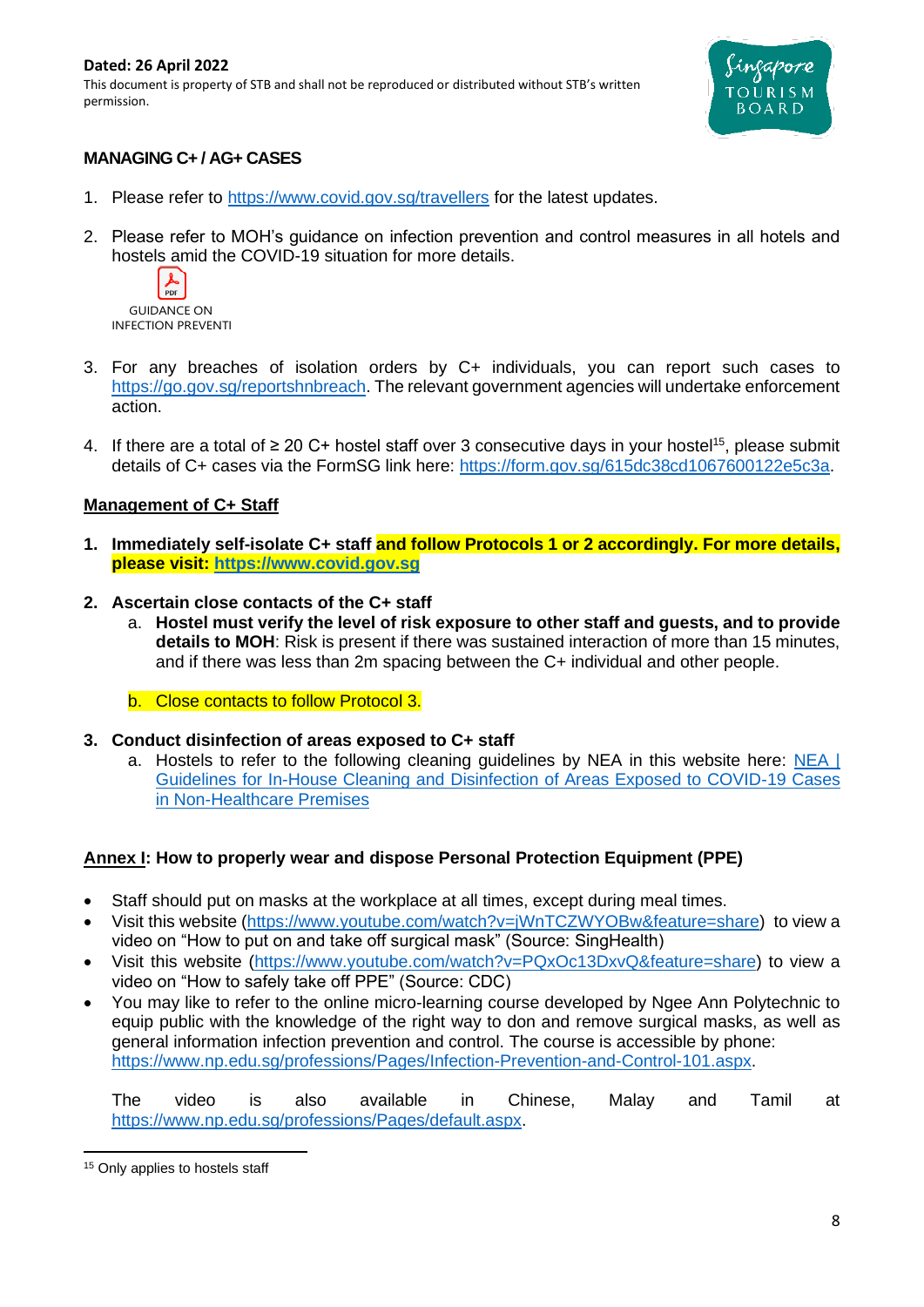

# **Steps of putting on surgical mask**



Tie the upper strings at the top of the head



Ensure that the mask fully cover the nose, mouth and is stretched gently over the chin and fit snugly over the face



Tie the lower strings at the back of the neck



Fix the metallic strip securely over the bridge of the nose



**Change mask if it becomes** moist or damaged

With compliments from SGH

# **Putting on Face Shield**



• Place over face and eyes and adjust to fit



# **Removal of Face Shield**



- Remove goggles or face shield from the back by lifting head band or  $\bullet$ ear pieces
- If your hands get contaminated during goggle or face shield removal, immediately wash your hands or use an alcohol-based hand sanitizer

 $\overline{3}$ 

From https://www.cdc.gov/hai/pdfs/ppe/ppe-sequence.pdf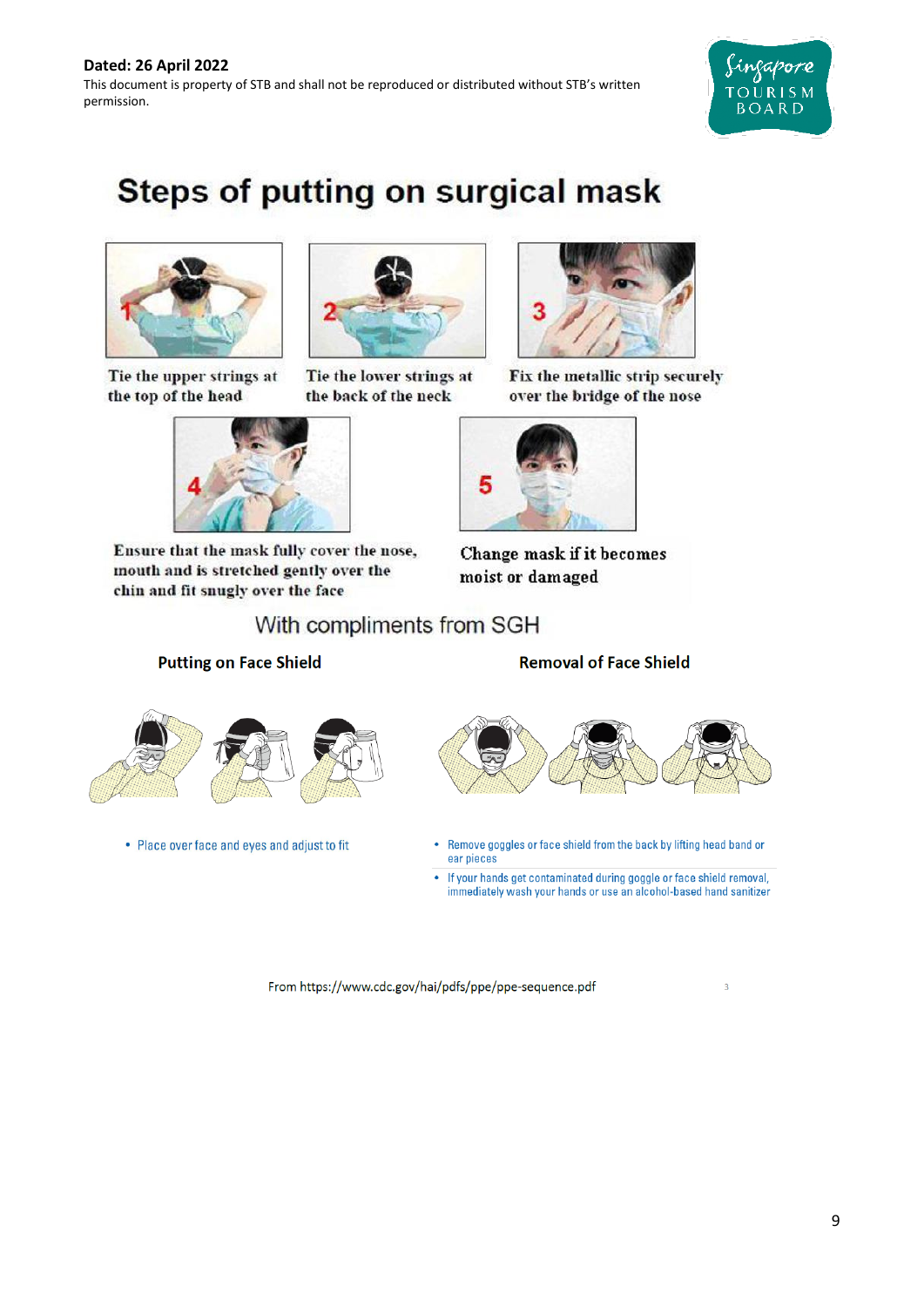This document is property of STB and shall not be reproduced or distributed without STB's written permission.



**Putting on PPE** 



With compliments from SGH

**Removal of PPE** 







With compliments from SGH